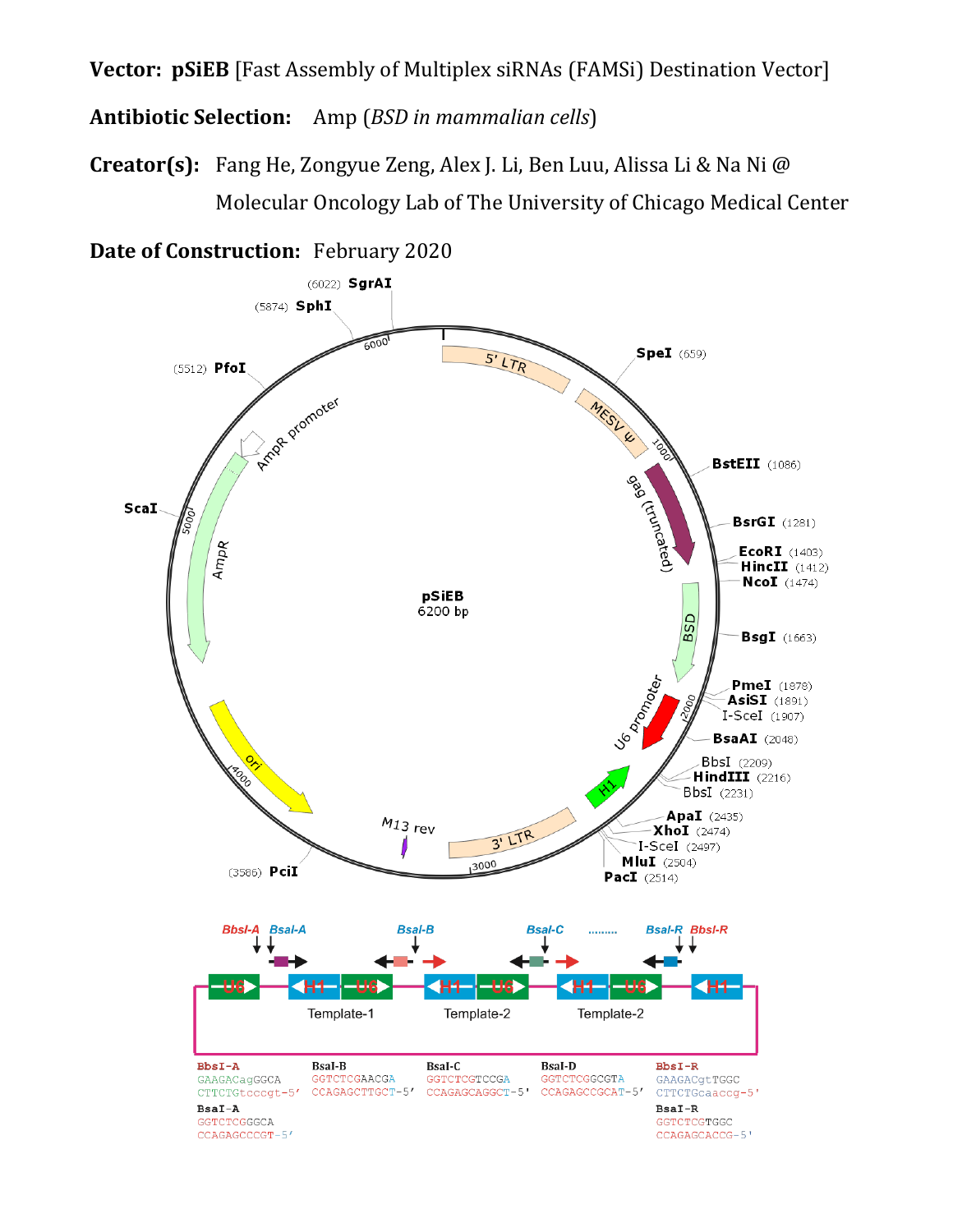## **pSiEB Full-length Sequence**

TGAAAGACCCCACCTGTAGGTTTGGCAAGCTAGCTTAAGTAACGCCATTTTGCAAGGCATGGAAAATACATAACTGAGAATA GAGAAGTTAGATCAAGGTTAGGAACAGAGAGACAGCAGAATATGGGCCAAACAGGATATCTGTGGTAAGCAGTTCCTCCCCG GCTCAGGGCCAAGAACAGATGGTCCCCAGATGCGGTCCCGCCCTCAGCAGTTTCTAGAGAACCATCAGATGTTTCCAGGGTG CCCCAAGGACCTGAAATGACCCTGTGCCTTATTTGAACTAACCAATCAGTTCGCTTCTCGCTTCTGTTCGCGCGCTTCTGCT CCCCGAGCTCAATAAAAGAGCCCACAACCCCTCACTCGGCGCGCCAGTCCTCCGATAGACTGCGTCGCCCGGGTACCCGTAT TCCCAATAAAGCCTCTTGCTGTTTGCATCCGAATCGTGGACTCGCTGATCCTTGGGAGGGTCTCCTCAGATTGATTGACTGC CCACCTCGGGGGTCTTTCATTTGGAGGTTCCACCGAGATTTGGAGACCCCTGCCCAGGGACCACCGACCCCCCCGCCGGGAG GTAAGCTGGCCAGCGGTCGTTTCGTGTCTGTCTCTGTCTTTGTGCGTGTTTGTGCCGGCATCTAATGTTTGCGCCTGCGTCT GTACTAGTTAGCTAACTAGCTCTGTATCTGGCGGACCCGTGGTGGAACTGACGAGTTCTGAACACCCGGCCGCAACCCTGGG AGACGTCCCAGGGACTTTGGGGGCCGTTTTTGTGGCCCGACCTGAGGAAGGGAGTCGATGTGGAATCCGACCCCGTCAGGAT ATGTGGTTCTGGTAGGAGACGAGAACCTAAAACAGTTCCCGCCTCCGTCTGAATTTTTGCTTTCGGTTTGGAACCGAAGCCG CGCGTCTTGTCTGCTGCAGCGCTGCAGCATCGTTCTGTGTTGTCTCTGTCTGACTGTGTTTCTGTATTTGTCTGAAAATTAG GGCCAGACTGTTACCACTCCCTTAAGTTTGACCTTAGGTCACTGGAAAGATGTCGAGCGGATCGCTCACAACCAGTCGGTAG ATGTCAAGAAGAGACGTTGGGTTACCTTCTGCTCTGCAGAATGGCCAACCTTTAACGTCGGATGGCCGCGAGACGGCACCTT TAACCGAGACCTCATCACCCAGGTTAAGATCAAGGTCTTTTCACCTGGCCCGCATGGACACCCAGACCAGGTCCCCTACATC GTGACCTGGGAAGCCTTGGCTTTTGACCCCCCTCCCTGGGTCAAGCCCTTTGTACACCCTAAGCCTCCGCCTCCTCTTCCTC CATCCGCCCCGTCTCTCCCCCTTGAACCTCCTCGTTCGACCCCGCCTCGATCCTCCCTTTATCCAGCCCTCACTCCTTCTCT AGGCGCCGGAATTCTGTTGACAATTAATCATCGGCATAGTATATCGGCATAGTATAATACGACAAGGTGAGGAACTAAACCA TGGCCAAGCCTTTGTCTCAAGAAGAATCCACCCTCATTGAAAGAGCAACGGCTACAATCAACAGCATCCCCATCTCTGAGGA CTACAGCGTCGCCAGCGCAGCTCTCTCTAGCGACGGCCGCATCTTCACTGGTGTCAATGTATATCATTTTACTGGGGGACCT TGTGCAGAACTCGTGGTGCTGGGCACTGCTGCTGCTGCGGCAGCTGGCAACCTGACTTGTATCGTCGCGATCGGAAATGAGA ACAGGGGCATCTTGAGCCCCTGCGGACGGTGCCGACAGGTGCTTCTCGATCTGCATCCTGGGATCAAAGCCATAGTGAAGGA CAGTGATGGACAGCCGACGGCAGTTGGGATTCGTGAATTGCTGCCCTCTGGTTATGTGTGGGAGGGCTAAgtttaaacAAAC gcgatcgcacgcTAGGGATAACAGGGTAATaagatcCAAGGTCGGGCAGGAAGAGGGCCTATTTCCCATGATTCCTTCATAT TTGCATATACGATACAAGGCTGTTAGAGAGATAATTAGAATTAATTTGACTGTAAACACAAAGATATTAGTACAAAATACGT GACGTAGAAAGTAATAATTTCTTGGGTAGTTTGCAGTTTTAAAATTATGTTTTAAAATGGACTATCATATGCTTACCGTAAC TTGAAAGTATTTCGATTTCTTGGCTTTATATATCTTGTGGAAAGGATTTCTTGGCTTTATATATCTTGTGAAGACAGGGCAC CAAGCTTCCGAAGACGTTGGCTGGTCTCATACAGAACTTATAAGATGTCTCATACAGAACTTATAAGATTCCCAAATCCAAA GACATTTCACGTTTATGGTGATTTCCCAGAACACATAGCGACATGCAAATATTGCAGGGCGCCACTCCCCTGTCCCTCACAG CCATCTTCCTGCCAGGGCGCACGCGCGCTGGGTGTTCCCGCCTAGTGACACTGGGCCCGCGATTCCTTGGAGCGGGTTGATG ACGTCAGCGTTCGctcgagagctgATTACCCTGTTATCCCTAaacgcgtttaattaaCGATAAAATAAAAGATTTTATTTAG TCTCCAGAAAAAGGGGGGAATGAAAGACCCCACCTGTAGGTTTGGCAAGCTAGCTTAAGTAACGCCATTTTGCAAGGCATGG AAAATACATAACTGAGAATAGAGAAGTTCAGATCAAGGTTAGGAACAGAGAGACAGCAGAATATGGGCCAAACAGGATATCT GTGGTAAGCAGTTCCTGCCCCGGCTCAGGGCCAAGAACAGATGGTCCCCAGATGCGGTCCCGCCCTCAGCAGTTTCTAGAGA ACCATCAGATGTTTCCAGGGTGCCCCAAGGACCTGAAATGACCCTGTGCCTTATTTGAACTAACCAATCAGTTCGCTTCTCG CTTCTGTTCGCGCGCTTCTGCTCCCCGAGCTCAATAAAAGAGCCCACAACCCCTCACTCGGCGCGCCAGTCCTCCGATAGAC TGCGTCGCCCGGGTACCCGTGTATCCAATAAACCCTCTTGCAGTTGCATCCGACTTGTGGTCTCGCTGTTCCTTGGGAGGGT CTCCTCTGAGTGATTGACTACCCGTCAGCGGGGGTCTTTCATGGGTAACAGTTTCTTGAAGTTGGAGAACAACATTCTGAGG GTAGGAGTCGAATATTAAGTAATCCTGACTCAATTAGCCACTGTTTTGAATCCACATACTCCAATACTCCTGAAATAGTTCA TTATGGACAGCGCAGAAGAGCTGGGGAGAATTAATTCGTAATCATGGTCATAGCTGTTTCCTGTGTGAAATTGTTATCCGCT CACAATTCCACACAACATACGAGCCGGAAGCATAAAGTGTAAAGCCTGGGGTGCCTAATGAGTGAGCTAACTCACATTAATT GCGTTGCGCTCACTGCCCGCTTTCCAGTCGGGAAACCTGTCGTGCCAGCTGCATTAATGAATCGGCCAACGCGCGGGGAGAG GCGGTTTGCGTATTGGGCGCTCTTCCGCTTCCTCGCTCACTGACTCGCTGCGCTCGGTCGTTCGGCTGCGGCGAGCGGTATC AGCTCACTCAAAGGCGGTAATACGGTTATCCACAGAATCAGGGGATAACGCAGGAAAGAACATGTGAGCAAAAGGCCAGCAA AAGGCCAGGAACCGTAAAAAGGCCGCGTTGCTGGCGTTTTTCCATAGGCTCCGCCCCCCTGACGAGCATCACAAAAATCGAC GCTCAAGTCAGAGGTGGCGAAACCCGACAGGACTATAAAGATACCAGGCGTTTCCCCCTGGAAGCTCCCTCGTGCGCTCTCC TGTTCCGACCCTGCCGCTTACCGGATACCTGTCCGCCTTTCTCCCTTCGGGAAGCGTGGCGCTTTCTCATAGCTCACGCTGT AGGTATCTCAGTTCGGTGTAGGTCGTTCGCTCCAAGCTGGGCTGTGTGCACGAACCCCCCGTTCAGCCCGACCGCTGCGCCT TATCCGGTAACTATCGTCTTGAGTCCAACCCGGTAAGACACGACTTATCGCCACTGGCAGCAGCCACTGGTAACAGGATTAG CAGAGCGAGGTATGTAGGCGGTGCTACAGAGTTCTTGAAGTGGTGGCCTAACTACGGCTACACTAGAAGGACAGTATTTGGT ATCTGCGCTCTGCTGAAGCCAGTTACCTTCGGAAAAAGAGTTGGTAGCTCTTGATCCGGCAAACAAACCACCGCTGGTAGCG GTGGTTTTTTTGTTTGCAAGCAGCAGATTACGCGCAGAAAAAAAGGATCTCAAGAAGATCCTTTGATCTTTTCTACGGGGTC TGACGCTCAGTGGAACGAAAACTCACGTTAAGGGATTTTGGTCATGAGATTATCAAAAAGGATCTTCACCTAGATCCTTTTA AATTAAAAATGAAGTTTTAAATCAATCTAAAGTATATATGAGTAAACTTGGTCTGACAGTTACCAATGCTTAATCAGTGAGG CACCTATCTCAGCGATCTGTCTATTTCGTTCATCCATAGTTGCCTGACTCCCCGTCGTGTAGATAACTACGATACGGGAGGG CTTACCATCTGGCCCCAGTGCTGCAATGATACCGCGAGACCCACGCTCACCGGCTCCAGATTTATCAGCAATAAACCAGCCA GCCGGAAGGGCCGAGCGCAGAAGTGGTCCTGCAACTTTATCCGCCTCCATCCAGTCTATTAATTGTTGCCGGGAAGCTAGAG TAAGTAGTTCGCCAGTTAATAGTTTGCGCAACGTTGTTGCCATTGCTACAGGCATCGTGGTGTCACGCTCGTCGTTTGGTAT GGCTTCATTCAGCTCCGGTTCCCAACGATCAAGGCGAGTTACATGATCCCCCATGTTGTGCAAAAAAGCGGTTAGCTCCTTC GGTCCTCCGATCGTTGTCAGAAGTAAGTTGGCCGCAGTGTTATCACTCATGGTTATGGCAGCACTGCATAATTCTCTTACTG TCATGCCATCCGTAAGATGCTTTTCTGTGACTGGTGAGTACTCAACCAAGTCATTCTGAGAATAGTGTATGCGGCGACCGAG